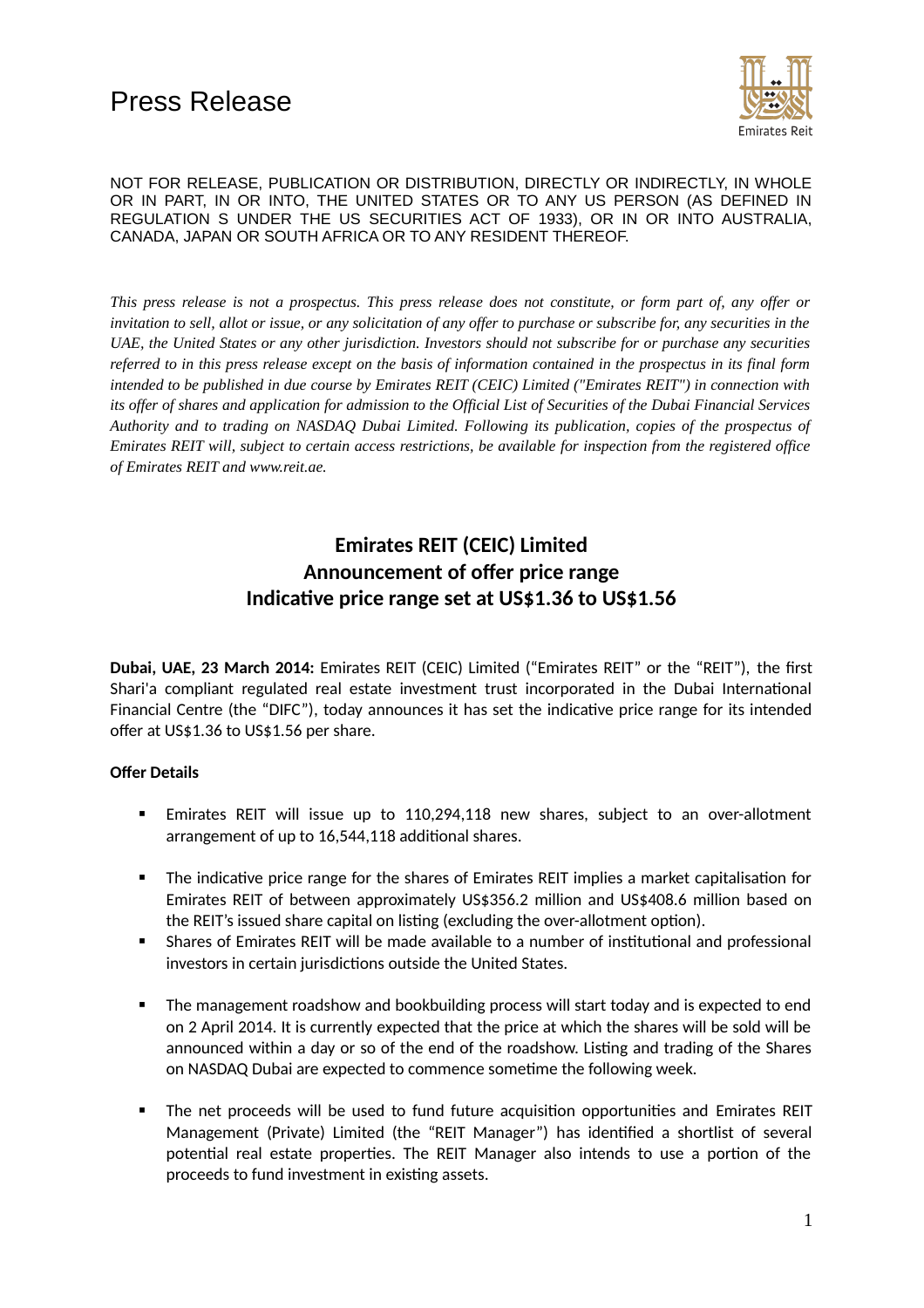

 SHUAA Capital psc ("SHUAA") has been appointed as Emirates REIT's sponsor and SHUAA and Emirates NBD Capital Limited are acting as joint bookrunners in connection with the offer of shares. Abu Dhabi Commercial Bank PJSC, Dubai Islamic Bank PJSC and EFG Hermes UAE Limited are acting as co-lead managers.

### **Abdulla Al Hamli, Chairman of the REIT Manager, said:**

"Emirates REIT offers investors a way of gaining exposure to a range of property classes in what we believe to be an attractive market with stable returns from solid income producing assets. It also offers access to an established financial track record, experienced management team and a welldefined growth strategy. We look forward to starting our roadshow today and hope to welcome interest from a wide range of local, regional and international institutional investors."

#### **Sylvain Vieujot, Executive Deputy Chairman of the REIT Manager, said:**

"We have built a diversified portfolio of properties in Dubai that has delivered consistent dividends to Emirates REIT's shareholders and a steady increase in net asset value per share since incorporation. We believe that UAE real estate is an attractive market, underpinned by solid growth drivers and we are keen to capitalise on the investment opportunities within the sector. We have a disciplined acquisition strategy and a shortlist of potential property targets and the proceeds from the proposed offering of shares in Emirates REIT will enable us to move forward with our plans."

## **EMIRATES REIT**

Emirates REIT is a closed-ended investment company with a mandate to invest in a diversified portfolio of Shari'a compliant real estate properties. It was established in the DIFC on 28 November 2010 by Emirates REIT Management (Private) Limited (the "REIT Manager"). Emirates REIT operates under the DFSA's Collective Investment Rules ("CIR") and is the first Shari'a compliant real estate investment trust incorporated in the DIFC. In February 2013, an exclusive Ruler's Decree was granted to Emirates REIT permitting it to purchase properties in onshore Dubai through its onshore Dubai branch.

Emirates REIT is managed by the REIT Manager which is a joint venture between Dubai Islamic Bank PJSC ("DIB") and Eiffel Management Limited ("Eiffel"). DIB owns 25% and Eiffel owns 75% of the REIT Manager's total issued share capital. The REIT Manager was incorporated in the DIFC on 27 October 2010 and is licensed by the DFSA.

In June 2011, Emirates REIT completed its first real estate asset investment when it acquired Building 24 in Dubai Internet City. Since then and up to 31 December 2013, Emirates REIT has acquired various freehold, leasehold and contractual interests in nine other properties, all located in Dubai. These include: Indigo 7 on Sheikh Zayed Road; Loft Offices (Loft 1, Loft 2 and Loft 3) in Dubai Media City; Office Park in Knowledge Village and the GEMS World Academy Dubai building in Al Barsha South.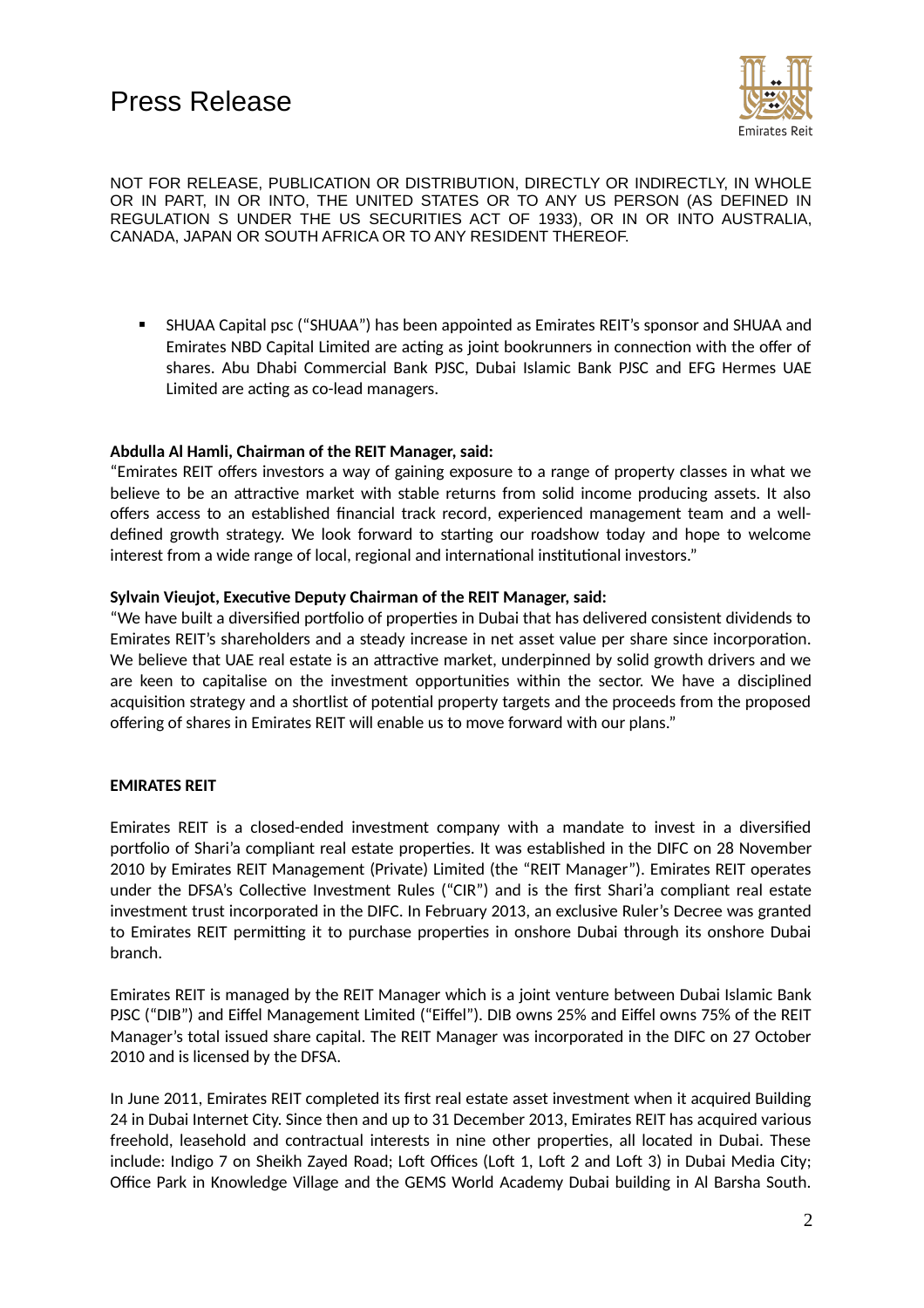

The remaining three properties are located in Index Tower, DIFC and consist of 19 individual retail units located over ground, podium and sky lobby levels; Office level 7; and 491 car parking spaces. These car parking spaces are in addition to the 207 spaces associated with the retail and office units.

As at 31 December 2013, the ten properties comprised 1.2 million sq. ft. of net leasable area and were valued at US\$323.1m (AED 1,186.9 million) based on independent valuations prepared in respect of the properties by CBRE DIFC Limited and Asteco Property Management LLC.

For the year ended 31 December 2013, Emirates REIT had profit and total comprehensive income of US\$34.8m, up from US\$10.9m for the year ended 31 December 2012 and US\$1.2m for the 13 month period ended 31 December 2011.

Emirates REIT's total assets were US\$333.2m as at 31 December 2013 up from US\$212.6m at the end of 2012 and US\$70.5m at the end of 2011. As at 31 December 2013 Emirates REIT's net asset value per share had risen to US\$137.80 from US\$114.25 on 31 December 2012 and from US\$105.27 on 31 December 2011.

#### **- Ends -**

#### **For further information relating to Emirates REIT, please contact:**

| <b>Emirates REIT</b><br>Magali Mouquet, Executive Director                                                                                        | +971 (4) 405 7348 |
|---------------------------------------------------------------------------------------------------------------------------------------------------|-------------------|
| <b>Sponsor &amp; Joint Bookrunner</b><br><b>SHUAA Capital psc</b><br>Karim Schoeib, CEO, Investment Banking<br>Rania Fathallah, Managing Director | +971 (4) 330 3600 |
| Joint Bookrunner<br><b>Emirates NBD Capital Limited</b><br>Prasad Chari, Director                                                                 | +971 (4) 303 2800 |
| For media enquiries relating to this press release, please contact:<br><b>Brunswick</b><br>Rupert Young / Jeehan Balfaqaih                        | +971 (4) 446 6270 |

*Important Notice*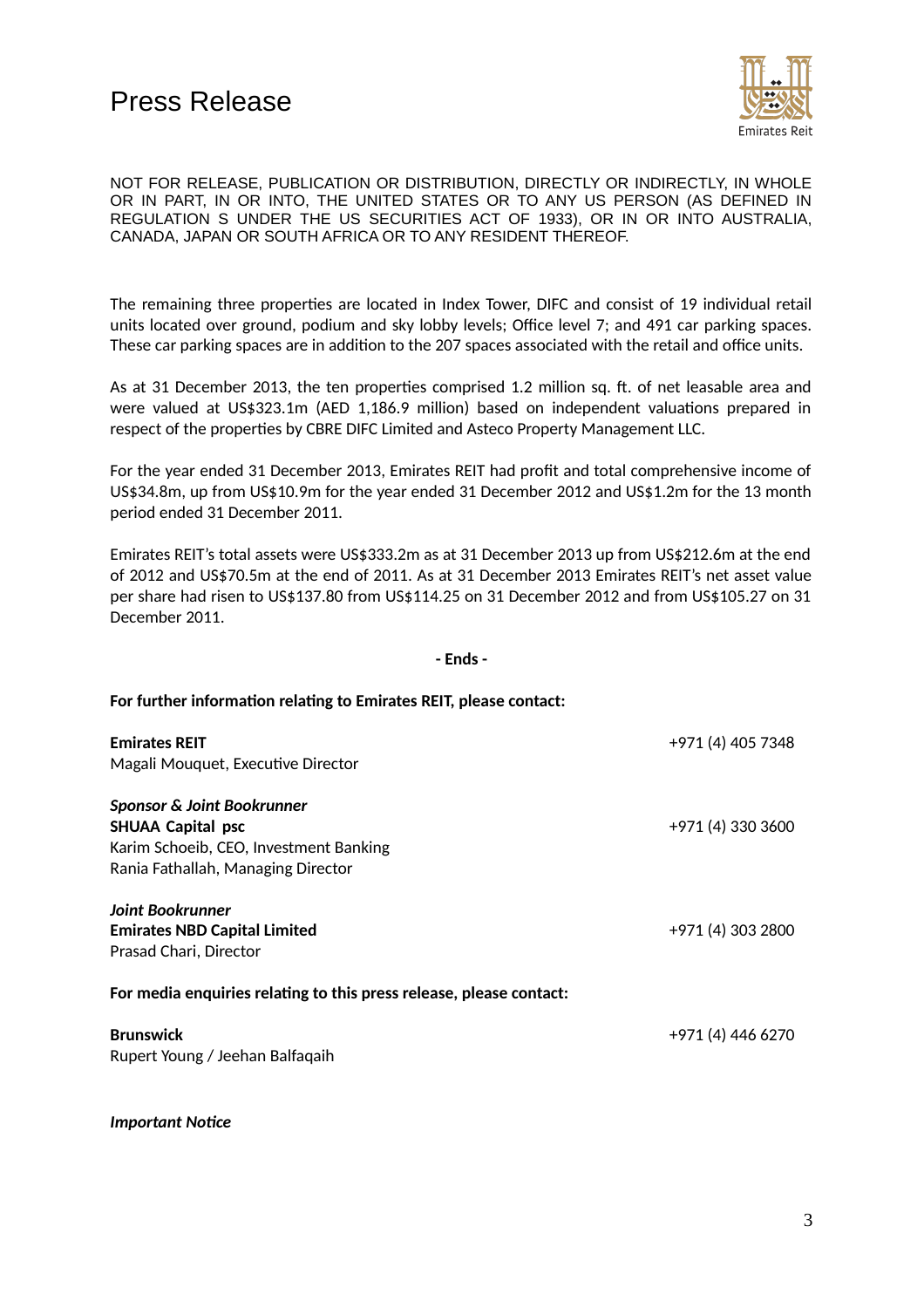

*The securities proposed to be offered by the REIT Manager on behalf of Emirates REIT (the "Shares") have not been and will not be registered under the U.S. Securities Act of 1933 (as amended) (the "Securities Act") or under any securities laws of any state or other jurisdiction of the United States and may not be offered or sold in the United States or to, or for the account or benefit of, any US Persons as defined in Regulation S under the Securities Act. There will be no public offering of securities in the United States.*

*Neither this press release nor any copy of it may be taken or transmitted, directly or indirectly, to US Persons as defined in Regulation S under the Securities Act or in or into the United States, Australia, Canada, Japan or South Africa or to any persons in any of those jurisdictions or any other jurisdictions where to do so would constitute a violation of the relevant securities laws of such jurisdiction.*

*The information contained in this press release is being communicated by the REIT Manager on behalf of Emirates REIT. This press release has been approved by the REIT Manager, having its registered office at Office P4, Gate Village 4, Level 5, DIFC, PO Box 482015, Dubai, UAE and which is regulated by the DFSA. It is intended for distribution in or from the DIFC only to persons meeting the criteria of a "Professional Client" as contained in the Conduct of Business Rules of the DFSA. It must not be delivered to, or relied on by, any other person.* 

*The Shares may not be, have not been and are not being promoted, offered, sold, subscribed for, transferred or delivered in or from the DIFC other than in compliance with the laws of the DIFC governing the promotion, offer, sale, subscription for, transfer and delivery of securities. This press release is not a prospectus approved by the DFSA but a financial promotion. This press release does not constitute an offer of, or an invitation to purchase, any of the Shares in any jurisdiction. No one has taken any action that would permit a public offering to occur in any jurisdiction other than the DIFC. Investors should not subscribe for or purchase any securities referred to in this press release except on the basis of information contained in the prospectus in its final form and approved by the DFSA, intended to be published in due course by Emirates REIT.*

*The Shares may not be promoted, offered or sold directly or indirectly in the UAE without approval of the UAE Securities and Commodities Authority ("SCA"). This press release is neither a promotion of a foreign fund approved by the SCA nor a public offer of securities in the UAE in accordance with the Commercial Companies Law, Federal Law No. 8 of 1984 (as amended) or otherwise.*

*Any SCA approval for the promotion of the REIT in the UAE does not constitute a recommendation to invest in the REIT. In addition, SCA is not responsible for the failure by any party or parties associated with the REIT in the performance of their duties and functions nor is SCA responsible for the accuracy*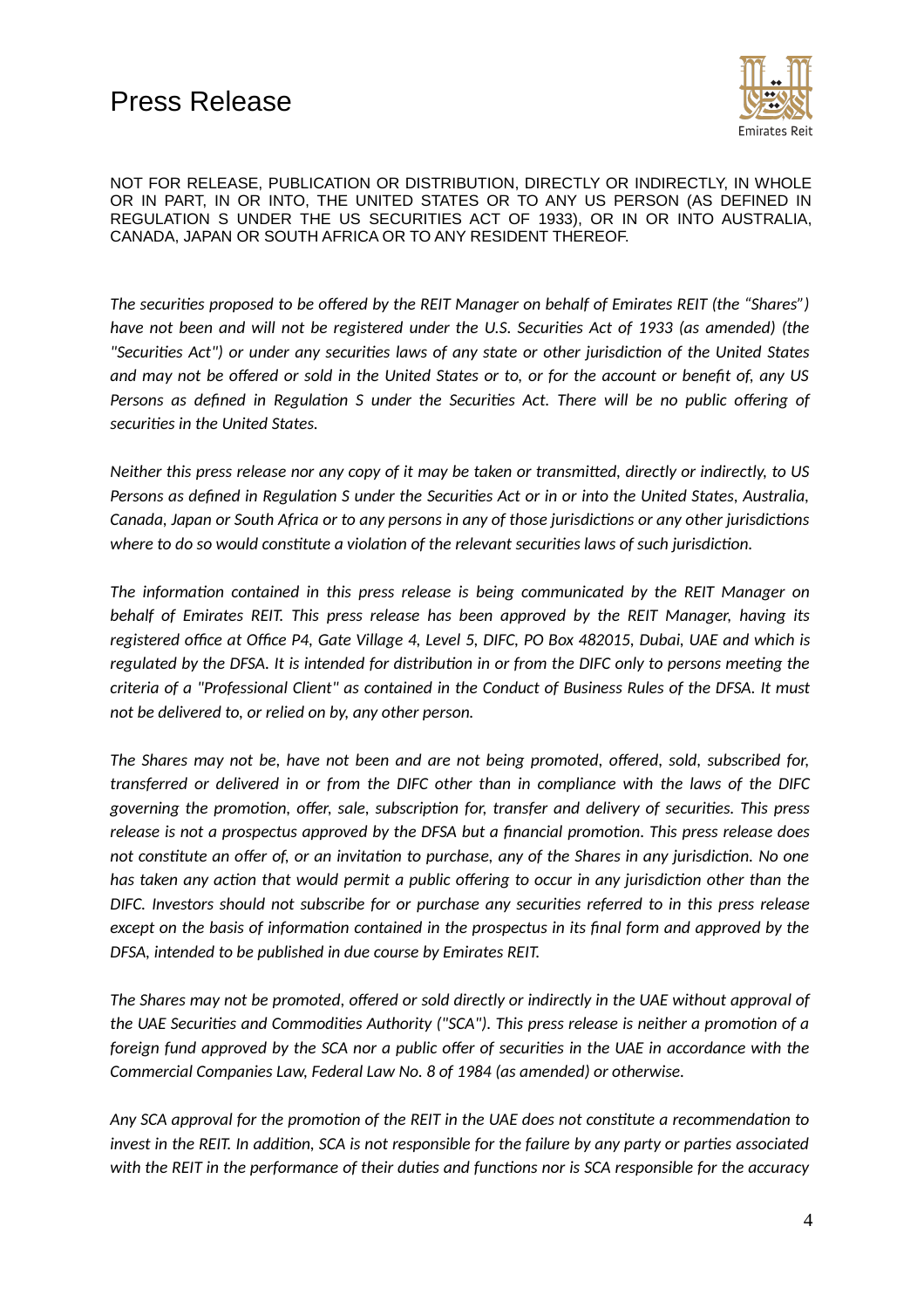

*and integrity of the information and the details contained in this press release. Responsibility for the accuracy of information contained in this press release lies with the REIT Manager.*

*This press release does not constitute, or form part of, any offer or invitation to sell, allot or issue, or any solicitation of any offer to purchase or subscribe for, any securities nor shall it (or any part of it) or the fact of its distribution, form the basis of, or be relied on in connection with, any contract therefore. The distribution of this press release and other information in connection with shares in Emirates REIT in certain jurisdictions may be restricted by law and persons into whose possession this press release, any document or other information referred to herein, comes should inform themselves about and observe any such restriction. Any failure to comply with these restrictions may constitute a violation of the securities laws of any such jurisdiction.*

*Any offer to subscribe for or purchase shares in Emirates REIT shall be made in accordance with applicable law.* 

*Any purchase or subscription of Shares in Emirates REIT or other securities should be made solely on the basis of the information contained in the final form prospectus to be issued by Emirates REIT. No reliance may or should be placed by any person for any purpose whatsoever on the information contained in this press release or on its completeness, accuracy or fairness. The information in this press release is subject to change. However, Emirates REIT does not undertake to provide the recipient of this press release with any additional information, or to update this press release or to correct any inaccuracies, and the distribution of this press release shall not be deemed to be any form of commitment on the part of Emirates REIT to proceed with issuing shares or any transaction or arrangement referred to herein. This press release has not been approved by any competent regulatory authority.*

*This press release does not constitute a recommendation concerning shares in Emirates REIT. The price and value of securities can go down as well as up. Past performance is not a guide to future performance. Information in this press release or any of the documents relating to shares in Emirates REIT cannot be relied upon as a guide to future performance. Potential investors should consult a professional advisor as to the suitability of shares in Emirates REIT for the person concerned. SHUAA and Emirates NBD Capital Limited, are acting exclusively for Emirates REIT and the REIT Manager and no one else in connection with shares in Emirates REIT and will not regard any other person as their client in relation to shares in Emirates REIT and will not be responsible to anyone other than Emirates REIT and the REIT Manager for providing the protections afforded to their respective clients or for giving advice in relation to shares in Emirates REIT or the contents of this press release or any transaction, arrangement or other matter referred to herein.*